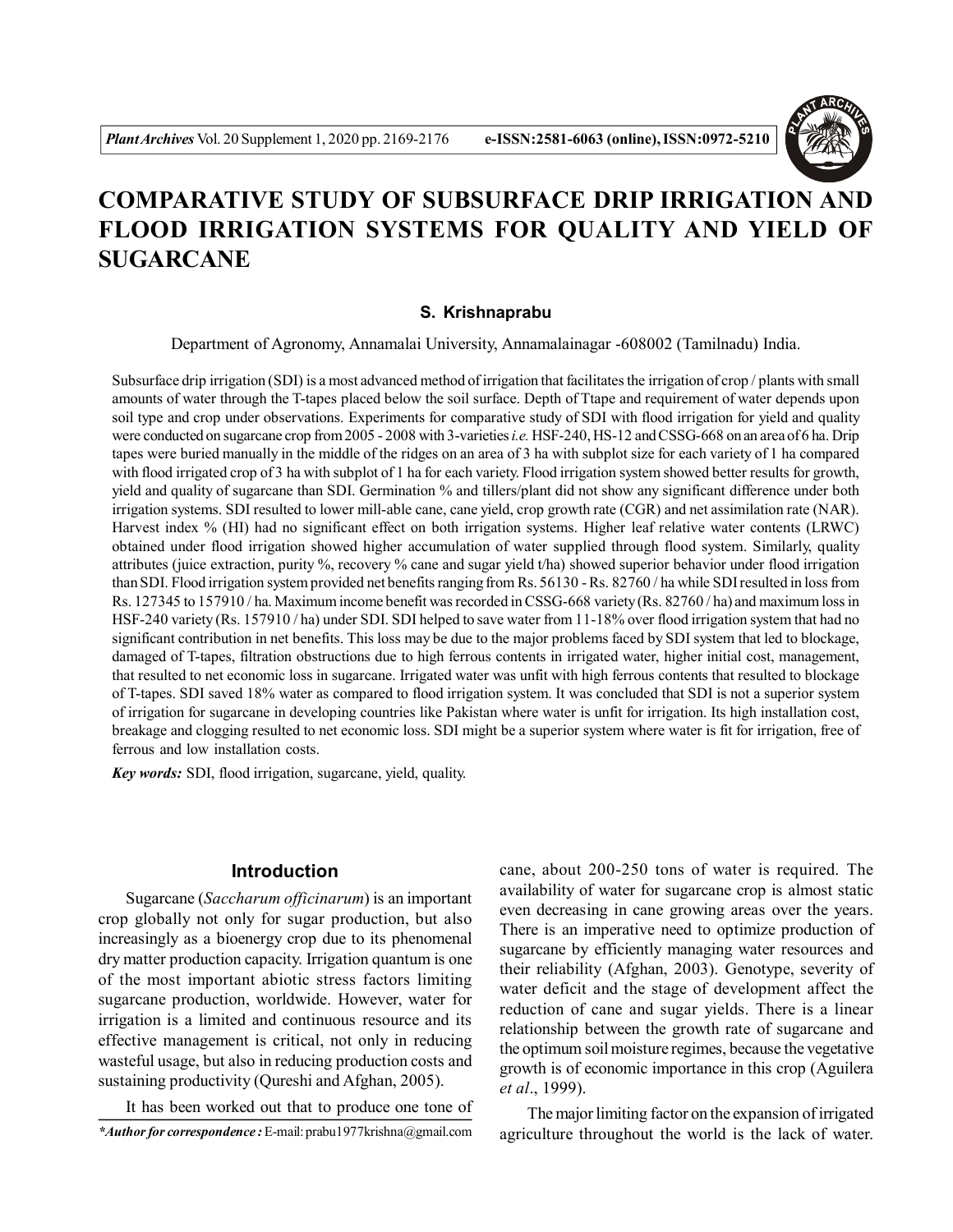Water demand is increasing due to fast population growth rates, improvement in living standards, improvement in industry and municipality and global warming (Kirnak, 2006). However for various reasons, the available water for irrigation purposes has been declined rapidly, while the demand of irrigation water has been growing fast (Saleth, 1996). In such conditions of scarcity, efficient use of irrigation water is essential to enhance the benefits of irrigation. The flood method of irrigation is widely practiced in the world agriculture and it has been considered much loss of water by evaporation and distribution (Rosegrant, 1997). Since efficient use of irrigation water is of paramount importance for sustainable agriculture development, different measures have been introduced to conserve water. This was the background for the induction of subsurface drip irrigation (Narayanmoorthy, 2004).

Subsurface drip irrigation (SDI) is a most advanced method of irrigation that facilitates the irrigation of crop/ plants with small amounts of water through the T-tape placed below the soil surface. Depth of T-tape and requirement of water depends upon soil type and crop under observations. One of the most commonly discussed aspects of SDI system is installation depth of drip lateral. Determining the appropriate depth of installation involves consideration of soil structure, texture and crop's root development pattern. Site-wise and crop-wise variations of these parameters preclude the possibility of farming general recommendations for installation depths of SDI system (Patel and Rajput, 2007).

One of the greatest challenges faced by irrigators using SDI is crop establishment. Establishment with SDI relies on unsaturated water movement from the buried source to the seed or seedling. Establishment is therefore affected by distance to source, soil texture, structure and antecedent water content (Wiedenfeld, 2003). Different results have been obtained in different crops for yield and quality under SDI. Crops having low water requirements produced good yield and quality while, crops having high Hussain *et al*., 3027 water requirement like sugarcane showed failure of SDI due to its high installation costs and very low yield. SDI was not able to fulfill water requirements of the crop that resulted in economic loss in sugarcane through SDI over flood irrigation method (Amanullah *et al*., 2006).

In review of above study, the objective of present study was to asses the comparison of flood irrigation system with subsurface drip tape irrigation for yield, quality and water consumption in sugarcane and its impact on economic benefits.

#### **Materials and Methods**

The experiments to study the comparison between subsurface drip tape irrigation (SDI) and flood irrigation systems was laid out at Shakarganj Sugar Research Institute (SSRI) farm, Jhang-Pakistan during 2005-2008 on an area of 6 ha. soil used for these experiments was sandy loam.

SDI system based on T-tapes was installed with assistantship of Rainmakers (Pvt) Lahore, Pakistan. T-tapes model 512-40-250 having diameter 16 mm, tape thickness 12 mm and tape discharge 250 L/h/100 m of length were imported from T-systems Australia PTY Ltd. It had water filtration unit at the base of system with 200-mesh filtrations supply. T-tapes had water flow rate 2 mm per h with emission uniformity 95%. T-tapes were placed manually in the middle of the ridges with depth of 15 cm on an area of 3 ha. There were 3 sub plots of 1 ha comprising for each variety. T-tapes were laid out in continuous lengths connected with a main single PVC pipe (Diameter 5.08 cm) with separate opening valves for each subplot. A water pump of 7.5 hp (MECO company, RPM-2850, head size  $2\frac{1}{2}$  was placed on this system for sucking of water from water tank prepared under pre-existing water turbine of 15 hp (MECO company, RPM-1400, head size  $3\frac{1}{2}$ , bore depth 200 ft.). Each subplot was irrigated separately by controlling valves functions. A fertilizer tank was installed at the base of the system for fertilizer application. Diagrammatic representation of the whole system is given in fig. 1.

Sowing of three sugarcane varieties *i.e.* HSF-240, HS-12 and CSSG-668 with 3-replicates was done in autumn 2005-2008 with seed rate of 75000 double-bedded setts per hectares. Setts were placed on either side of T-tapes with row-to-row distance of 5 ft. Thus T-tape was in direct contact with both sided setts. For comparison of SDI with flood irrigation system, separate sowing of three sugarcane varieties HSF-240, HS-12 and CSSG-668 with 3-replicates was done in autumn 2005-2008 with seed rate of 75000 double-bedded setts per ha on area of 3 ha with subplot of 1 ha for each variety with row-torow distance of 5 ft. Irrigation was applied as normal and recommended basis by monitoring soil moisture through tensiometers and evapotranspiration of the crop. Fertilizer was applied as recommended dozes NPK (150- 100-100) for both systems of irrigations. Fresh sugarcane sowing was done at each year of experiment with same procedure as described above for both irrigation systems.

Data of following parameters was collected for both flood and T-tapes irrigation systems:

1. Germination %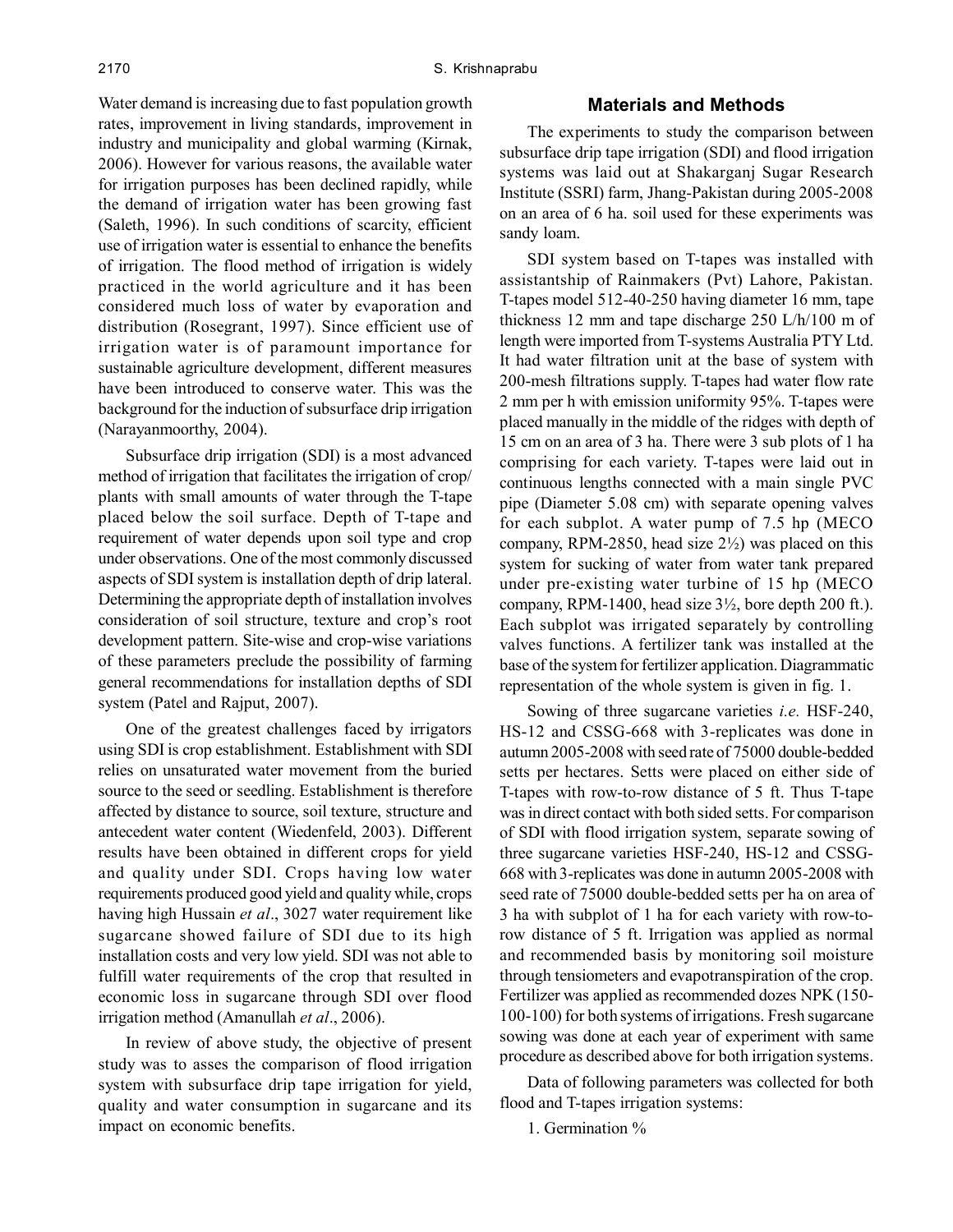- 2. Number of Tillers/plant
- 3. Mill-able Canes (t / ha)
- 4. Cane yield (t / ha)
- 5. Crop Growth Rate (CGR) gm-2 D-1
- 6. Net Assimilation Rate (NAR) gm-2 D-1
- 7. Harvest Index (%)
- 8. Juice Extraction %
- 9. Juice Purity (%)
- 10. Sugar recovery % cane
- 11. Sugar yield  $(t / ha)$
- 12. Economic analysis (Rs ha-1) and water saving %
- 13. Analysis of irrigated water

Fig. 1 Layout of T-tapes system for sugar-cane

After 45 days of sowing, number of seedlings sprouted per unit area was counted. Germination percentage was calculated by sprouted seedlings divided by total number of buds per unit area multiply with 100. Number of tillers/ plant in each plot was counted after 120 days of germination with the following formulae:

$$
\frac{Plant}{Tiller} = \frac{Total number of tiller - Germanation count}{Germanation count} \times 100
$$

Number of millable canes in each plot was counted at harvest in the month of December of each experiment year and converted to hectare basis. For Cane yield all stripped canes of each plot was weighed at harvest and transformed to t/ha. Crop Growth Rate (CGR) was determined by using the following formula:

$$
CGR = \frac{w_2 - w_1}{T_2 - T_1} (Gm^2 D^{-1})
$$

 $w_1$  = Shoot dry weight  $m^2$  at time t1,  $w_2$  = Shoot dry weight  $m<sup>2</sup>$  at time t2,  $T_1$  = time of 1<sup>st</sup> harvest and  $T_2$  = time of 2nd harvest. Net Assimilation Rate (NAR) was determined by using the method as follows:

$$
NAR = \frac{TDM}{LAD} \left(gm^2 \ day^{-1}\right)
$$

*TDM* = Total shoot dry matter and *LAD* = Leaf area duration Harvest index (HI) for each treatment was calculated by using the method as follows:

$$
HI = \frac{Stripped \text{ cane yield}}{Unstripped \text{ cane yield}} \times 100
$$

Leaf relative water contents (RWC) % was measured on a newly expanded leaf detached from three plants per treatment in the late evening. Each leaf was re-cut under water and weighed to determine the leaf fresh mass (FM). Then, the leaf was covered with a plastic bag and kept for rehydration with the cut end immersed in water in a dark cold room at 4°C for 24 h. After rehydration,

each leaf was weighed to determine the turgid mass (TM) and then oven-dried at 80°C for 48 h to determine dry mass (DM). RWC (%) was calculated as follows:

$$
RWC (%) = 100 \times (FM - DM) / (TM - DM).
$$

Juice extraction % was ca lculated as:

$$
Juice extraction (%) = \frac{Juice weight (g)}{Cake weight (g)} \times 100
$$

Juice purity (%) was obtained as Pol % of Juice divided by Brix % of Juice Sugar recovery % cane for each treatment was calculated by using the formula as follows:

Sugar Recovery (%) = 
$$
\frac{S (J - M) \times Pol % 0.65 × 0.98}{S (J - M)}
$$

Where;  $S =$  Sugar 100%,  $J =$  Juice purity,  $M =$ Molasses purity = 35% and *Pol* % = Pol % juice (sucrose %) (Sucrose content is often referred to as percent pol, with pol being derived from the name of the machine that measures the sucrose content, a polarimeter). Juice extraction =  $0.65$  and Boiling house efficiency =  $0.98$ . Total sugar yield / ha was calculated for each treatment by using the following method:

$$
\frac{Total\ Sugar}{(t/ha)} = \frac{Sugar\ recovery \times \text{Stripped - Cane yield (t/ha)}}{100}
$$

Economic analysis was calculated by subtracting the total variable cost from the gross benefits for each irrigation and variety. Input and output cost for each irrigation was converted to Rs ha-1. Water saving was calculated by the calculation of readings of outlet flow meter placed from both systems that was of 67.75 m3/h.

Analysis of water use for drip tape and flood irrigation was same and its analysis was carried at Soil and Water analysis Laboratory of Shakarganj sugar Research Institute, Jhang.

Analysis of variance technique was employed in carrying out statistical analysis of data collected (Steel and Torrie, 1980). Various treatment means were compared with Least Significant Difference (LSD) Test.

#### **Results**

Results obtained from subsurface drip tape irrigation and flood irrigations are given below:

#### **Germination %**

Data regarding germination % is presented in table 1. It showed that there was no significant statistical difference for germination % between subsurface drip tape and flood irrigated sugarcane during all the years studied. Pooled means from 2005-2008 also showed nonsignificant difference for germination % under both system of irrigation (Table 1). Although there was a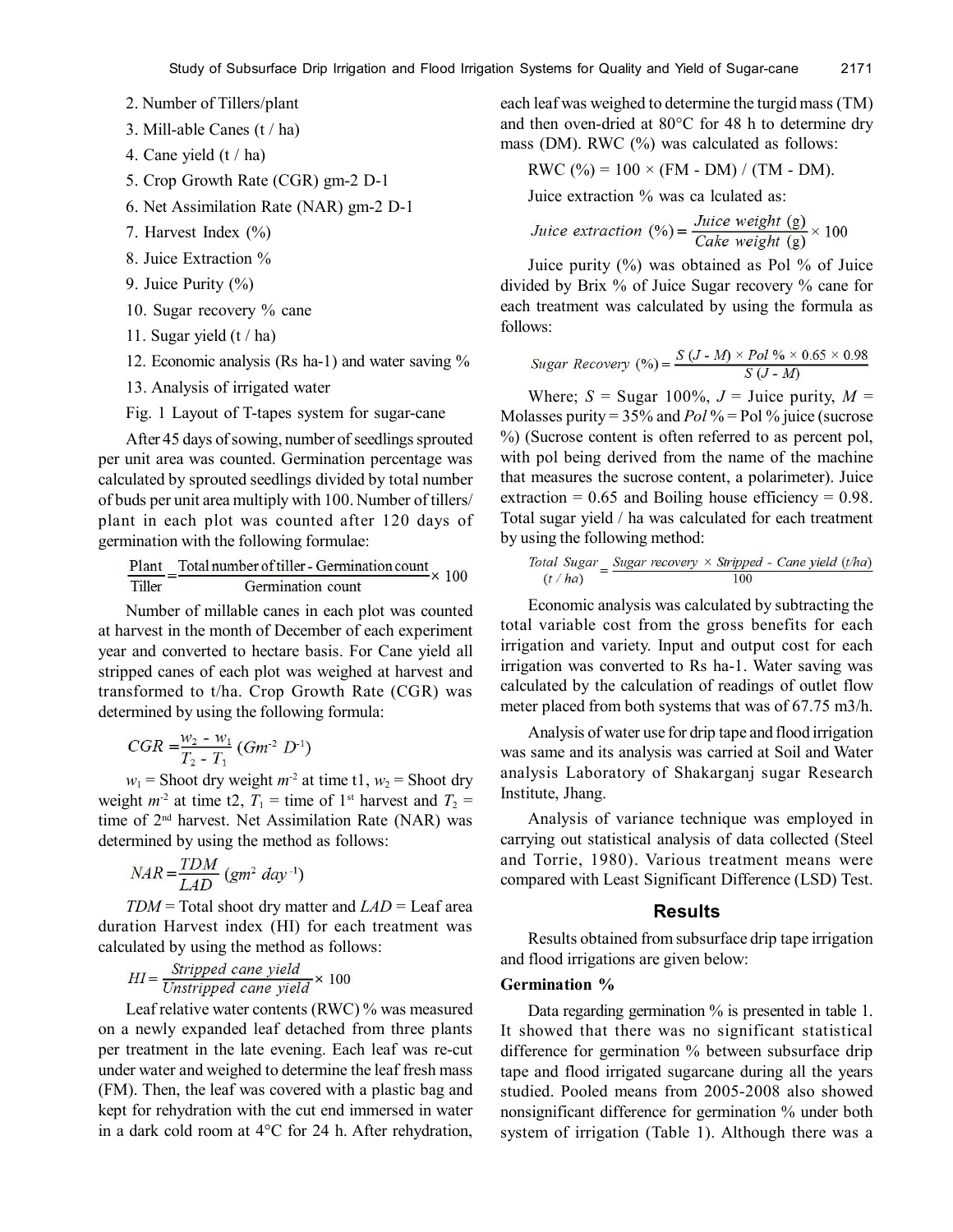|                      | $2005 - 2006$                 |                    | $2006 - 2007$      |                    | $2007 - 2008$      |                    | <b>Pooled means</b><br>$(2005 - 2008)$ |                    |  |
|----------------------|-------------------------------|--------------------|--------------------|--------------------|--------------------|--------------------|----------------------------------------|--------------------|--|
| <b>Varieties</b>     | Drip<br>Flood                 |                    | Drip               | <b>Flood</b>       | <b>Drip</b>        | Flood              | Drip                                   | Flood              |  |
|                      | tape                          | irrigation         | tape               | irrigation         | tape               | irrigation         | tape                                   | irrigation         |  |
| <b>Germination %</b> |                               |                    |                    |                    |                    |                    |                                        |                    |  |
| <b>HSF-240</b>       | $56.6 \pm 1.1$ aB             | $57.3 \pm 1.5$ aB  | 55.6±2.1 aA        | $54.3 + 3.1$ aB    | $55.8 \pm 1.5$ aB  | $56.2 \pm 1.1$ aB  | $56.0 \pm 1.5$ aA                      | $55.9 \pm 1.9$ aB  |  |
| $HS-12$              | 59.6 $\pm$ 2.5 aA             | $58.7 \pm 2.6$ aB  | $49.6 \pm 1.9$ aB  | $51.2 \pm 1.5$ aC  | 55.5+2.3 aB        | 54.6 $\pm$ 3.1 aC  | $54.9 \pm 2.2$ aB                      | $54.8 \pm 2.4$ aB  |  |
| <b>CSSG-668</b>      | 59.4 $\pm$ 3.1 aA             | $60.1 + 1.2$ aA    | $56.9 \pm 2.3$ aA  | 58.9±2.2 aA        | 58.9 $\pm$ 2.0 aA  | $60.2 \pm 2.9$ aA  | 58.4±4.0 aA                            | $60.0 \pm 2.1$ aA  |  |
|                      | Number of tillers/plant       |                    |                    |                    |                    |                    |                                        |                    |  |
| <b>HSF-240</b>       | $1.88 + 0.01aB$               | $1.91 \pm 0.02$ aB | $2.06 \pm 0.02$ aA | $2.12 \pm 0.03$ aA | $2.19 \pm 0.01$ aB | $2.24 \pm 0.05$ aA | 1.98±0.01bB                            | $2.09 \pm 0.03$ aB |  |
| HS-12                | $1.69 \pm 0.01$ aC            | $1.78 + 0.03aC$    | $1.83 \pm 0.02$ aC | $1.95 + 0.02aB$    | $2.06 \pm 0.03$ aC | $2.11 + 0.02aB$    | $1.86 \pm 0.02$ aC                     | $1.94 \pm 0.02$ aC |  |
| <b>CSSG-668</b>      | $2.07 \pm 0.04$ aA            | $2.11 \pm 0.01$ aA | 1.99±0.04 aB       | $2.01 \pm 0.01$ aA | $2.31 \pm 0.03$ aA | 2.45±0.04aA        | $2.12 \pm 0.04$ aA                     | $2.19 \pm 0.02$ aA |  |
|                      | Mill-able cane (000 ha)       |                    |                    |                    |                    |                    |                                        |                    |  |
| <b>HSF-240</b>       | $82.3 \pm 2.1$ bA             | $97.5 \pm 3.2aB$   | $85.2 \pm 1.1$ bA  | 100.5±2.3aB        | $90.5 \pm 2.3$ bA  | $111.2 \pm 4.0$ aC | 86.0±1.8bA                             | $103.0 \pm 3.1$ aA |  |
| $HS-12$              | $64.0 \pm 1.9$                | $85.0 \pm 2.5$ aC  | $65.6 \pm 2.4$ bC  | $95.6 \pm 1.8$ aC  | $68.0 \pm 3.2$ bC  | $115.2 \pm 3.3aB$  | $65.8 \pm 2.5$ bC                      | 98.6±2.5aB         |  |
| $CSSG-668$           | $80.6 \pm 2.6$ bA             | $101.5 \pm 3.6a$ A | $72.3 \pm 1.6$ bB  | $104.6 \pm 2.3$ aA | $85.6 \pm 1.6$ bB  | $108.6 \pm 2.9a$ A | $79.5 \pm 1.9 bB$                      | $104.9 \pm 2.9aA$  |  |
| Yield (t/ha)         |                               |                    |                    |                    |                    |                    |                                        |                    |  |
| <b>HSF-240</b>       | $76.5 \pm 1.6$ bB             | $104.3 \pm 3.6$ aB | $82.6 \pm 1.6$ bA  | $109.5 \pm 2.1aB$  | $82.2 \pm 2.2 bB$  | $101.3 \pm 2.5$ aC | $80.4 \pm 1.6$ <sub>b</sub> C          | $105.0 \pm 1.6$ aB |  |
| $HS-12$              | $62.6 \pm 2.1$ <sub>b</sub> C | $98.2 \pm 2.8$ aC  | 57.9±2.3bC         | $90.9 \pm 3.2$ aC  | 77.2±3.2bC         | 106.5±1.9aB        | 88.7±2.3bA                             | 98.5±2.3aC         |  |
| <b>CSSG-668</b>      | $84.0 \pm 3.2$ bA             | $118.2 \pm 4.1aA$  | $77.5 \pm 3.2 bB$  | $111.6 \pm 1.5aA$  | 90.3±1.9bA         | 124.6±2.3aA        | $83.9 \pm 1.8$ bB                      | 118.1±1.9aA        |  |

**Table 1:** Comparison of subsurface drip irrigation *vs.* flood irrigation system for biometric traits in sugarcane.

Small letter indicates difference between drip tape and flood irrigation system within year and capital letter shows mean difference among sugarcane varieties (HSF-240, HS-12 and CSSG-668) within year.

significant difference among varieties for germination % that may be due to differences in genetic make-up each variety had. Both irrigation systems fulfilled the water requirement of sugarcane crop for germination equally. From pooled means it was noted that maximum germination of 60 and 58.4% was present in CSSG-688 under flood and SDI irrigation respectively.

# **Number of tillers / plant**

Statistically almost equal numbers of tillers were counted in each variety under SDI and flood irrigation systems during each year from 2005-2008 (Table 1). There was a significant difference among varieties for tillers per plant. Pooled mean form 2005-2008 showed nonsignificant difference of SDI and flood irrigation system on tillers on sugarcane varieties. It was clear from these results that SDI system had same efficiency to fulfill the water requirement of sugarcane crop for tillers production as flood irrigation system. Maximum number of tillers was counted in CSSG-688 under both types of irrigation systems.

# **Mill-able canes (000 ha)**

Data for mill-able canes in table 1, showed the significant difference between subsurface drip tape and flood irrigation system and also among the varieties of sugarcane during 2005-2008. Pooled means of 3-years also showed a significant difference for mill able canes under both type of irrigation systems. From pooled means

it was noted that there were, 86.0, 65.8 and 79.5 millable cane (000 ha) in varieties HSF-240, HS-12 and CSSG-668 respectively under SDI system. In contrast under flood irrigation it had 103.0, 98.6 and 104.9 millable canes (000 ha) for varieties HSF-240, HS-12 and CSSG-668 respectively (Table 1).

#### **Cane yield (t / ha)**

Cane yield of the sugarcane depends upon mill-able cane produced. Results obtained for calculation of cane yield on year basis were given in table-1. Results of cane yield were similar as obtained for mill-able canes. There was higher cane yield in flood irrigation system as compared to SDI. From pooled means (2005-2008), it showed that cane yield of 105, 98.5 and 118.1 tons / ha was noted in varieties HSF-240, HS-12 and CSSG-668 respectively under flood irrigation system. While under subsurface drip tapes, there were 80.4, 88.7 and 83.9 cane yield (t/ha) for varieties HSF-240, HS-12 and CSSG-668 respectively. This difference of cane yield may be due to high water requirement of the crop during maturity stage that could not be attained through drip tapes.

# **Crop growth rate (CGR) gm-2D-1**

Results regarding CGR are presented in table 2. Low CGR was noted in SDI during 3 years and also in pooled means of 2005-2008. There was also a significant difference among varieties that may be due to its genetic make for its growth pattern. Flood irrigation showed higher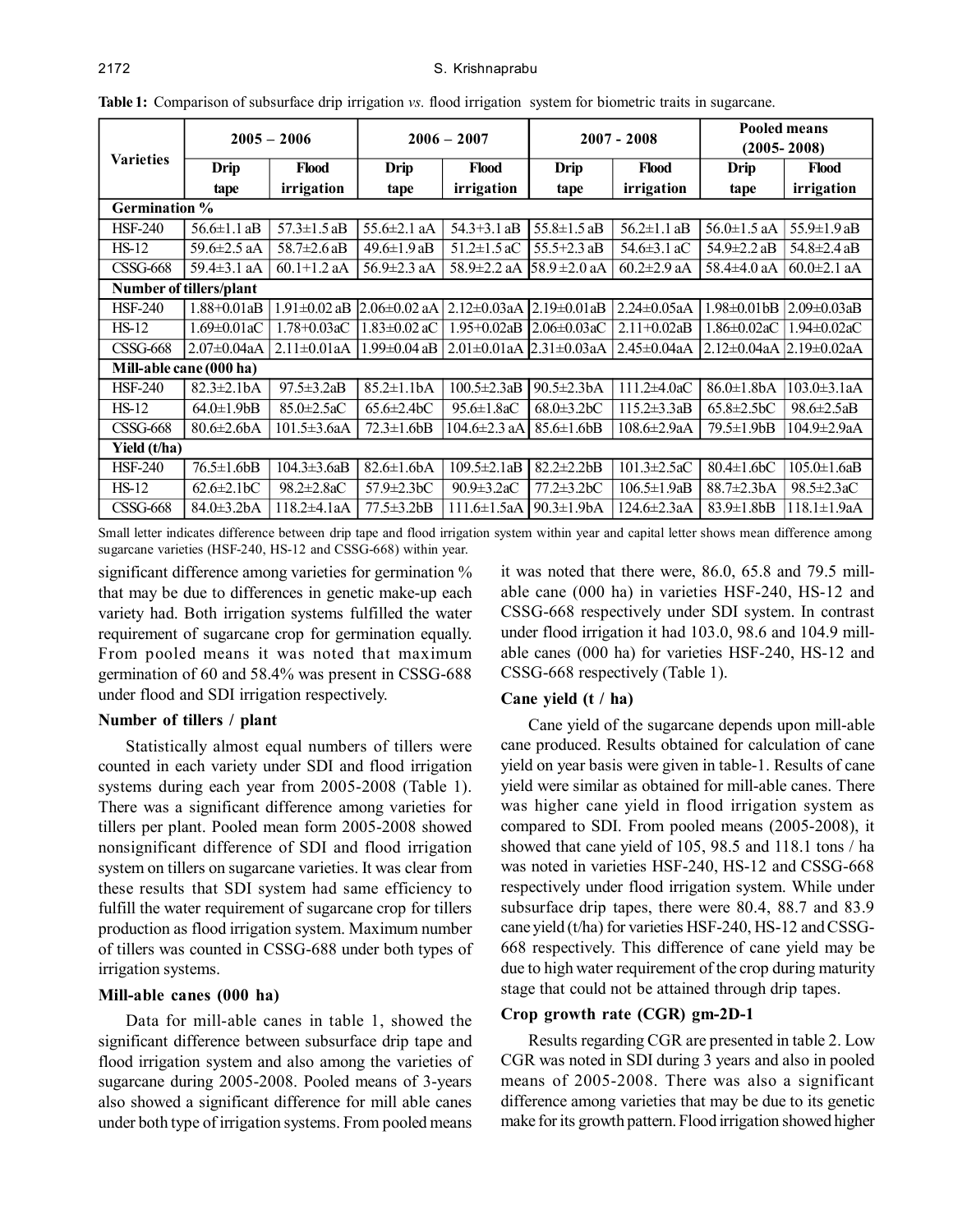| <b>Varieties</b>                   | $2005 - 2006$                        |                    | $2006 - 2007$                 |                    | $2007 - 2008$                          |                    | <b>Pooled means</b><br>$(2005 - 2008)$ |                    |  |
|------------------------------------|--------------------------------------|--------------------|-------------------------------|--------------------|----------------------------------------|--------------------|----------------------------------------|--------------------|--|
|                                    | <b>Drip</b><br>Flood                 |                    | Drip                          | <b>Flood</b>       | Drip                                   | Flood              | <b>Drip</b>                            | Flood              |  |
|                                    | tape                                 | irrigation         | tape                          | irrigation         | tape                                   | irrigation         | tape                                   | irrigation         |  |
| Crop growth rate (CGR) gm-2 D-1    |                                      |                    |                               |                    |                                        |                    |                                        |                    |  |
| <b>HSF-240</b>                     | $0.09 \pm 0.01$ <sub>bB</sub>        | $0.12 \pm 0.02$ aC | $0.06 \pm 0.01$ <sub>bB</sub> | $0.16 \pm 0.01$ aB | $0.07 \pm 0.01$ <sub>bB</sub>          | $0.14 \pm 0.03$ aB | $0.07 \pm 0.01$ <sub>bB</sub>          | $0.14 \pm 0.02$ aB |  |
| $HS-12$                            | $0.07 \pm 0.01$ <sub>b</sub> C       | $0.17 \pm 0.01$ aB | $0.09 \pm 0.01$ bA            | $0.14 \pm 0.03$ aC | $0.06 \pm 0.01$ <sub>b</sub> C         | $0.16 \pm 0.04$ aA | $0.07 \pm 0.01$ bB                     | $0.15 \pm 0.03$ aB |  |
| <b>CSSG-668</b>                    | $0.11 \pm 0.01$ bA                   | $0.19 \pm 0.02$ aA | $0.09 \pm 0.01$ bA            |                    | $0.21 \pm 0.04$ aA $0.08 \pm 0.01$ bA  | $0.12 \pm 0.01$ aC | $0.09\pm0.01bA$ 0.17 $\pm0.02aA$       |                    |  |
|                                    | Net assimilation rate (NAR) gm-2 D-1 |                    |                               |                    |                                        |                    |                                        |                    |  |
| <b>HSF-240</b>                     | $0.11 + 0.01$ <sub>b</sub> B         | $0.22 \pm 0.04$ aB | $0.14 \pm 0.03$ bB            |                    | $0.25 \pm 0.04$ aA $0.19 \pm 0.02$ bA  | $0.27 \pm 0.05$ aA | $0.14 \pm 0.02$ bA                     | $0.24 \pm 0.04$ aB |  |
| $HS-12$                            | $0.13 \pm 0.02$ bA                   | $0.21 \pm 0.02$ aB | l0.17±0.02bA                  |                    | $0.21 \pm 0.04$ aB $10.14 \pm 0.05$ bB | $0.23 \pm 0.05$ aB | $0.15 \pm 0.03$ bAl                    | $0.21 \pm 0.03$ aC |  |
| $CSSG-668$                         | $0.15 \pm 0.02$ bA                   | $0.26 \pm 0.03$ aA | $0.16 \pm 0.01$ bA            |                    | $0.28 \pm 0.03$ aA $ 0.18 \pm 0.04$ bA | $0.26 \pm 0.03$ aA | $10.15\pm0.02bA$ $0.27\pm0.03aA$       |                    |  |
| Harvest index $(\% )$              |                                      |                    |                               |                    |                                        |                    |                                        |                    |  |
| <b>HSF-240</b>                     | $75.2 \pm 2.1$ aB                    | $71.2 \pm 2.1$ bB  | $70.6 \pm 2.6a$ A             | $72.6 \pm 3.4$ bA  | 77.8±1.1aA                             | $76.3 \pm 2.0$ aA  | 74.5±1.9aA                             | 73.8±2.9aA         |  |
| $HS-12$                            | $65.2 \pm 1.1$ aA                    | $67.1 \pm 1.1$ aA  | $60.9 \pm 2.1$ aB             | $55.6 \pm 2.8$ bB  | 56.9±1.2aB                             | $61.9 \pm 1.4$     | $61.5 \pm 1.5$ aB                      | $61.0 \pm 2.1$ aB  |  |
| $CSSG-668$                         | $\overline{71.6} \pm 3.2$ aC         | $69.9 \pm 3.2$ aC  | $68.5 \pm 2.2a$ A             | $69.2 \pm 1.6$ aB  | 76.2±1.9aA                             | 75.2±2.3bA         | $72.1 \pm 2.4a$ A                      | $71.4 \pm 1.7aA$   |  |
| Leaf relative water contents (RWC) |                                      |                    |                               |                    |                                        |                    |                                        |                    |  |
| <b>HSF-240</b>                     | $45.2 \pm 1.1$ aA                    | $85.9 \pm 2.3$ bA  | $51.3 \pm 1.5$ aA             | $77.4 \pm 2.9 bB$  | $36.6 \pm 1.2$ aC                      | $80.6 \pm 2.0$ bA  | $44.3 \pm 1.3$ aA                      | $81.3 \pm 2.4$ bA  |  |
| $HS-12$                            | $35.6 \pm 1.6$ aC                    | $80.8 \pm 2.2 bB$  | $46.5 \pm 1.2$ aB             | $72.1 \pm 1.6$ bC  | $52.6 \pm 2.2a$ A                      | $75.2 \pm 1.4$     | $44.9 \pm 1.4a$ A                      | $76.0 \pm 1.7$ bB  |  |
| <b>CSSG-668</b>                    | $39.3 \pm 2.2$ aB                    | $77.6 \pm 1.4$ Bc  | $38.9 \pm 3.1$ aC             | $80.2 \pm 2.1$ bA  | $43.1 \pm 1.1$ aB                      | 79.1±2.3bA         | $39.7 \pm 2.2$ aB                      | 78.9±1.9bA         |  |

**Table 2:** Comparison of subsurface drip irrigation vs. flood irrigation system for growth attributes in sugarcane.

Small letter indicates difference between drip tape and flood irrigation system within year and capital letter shows mean difference among sugarcane varieties (HSF-240, HS-12 and CSSG-668) within year.

CGR results among all varieties and each year under study. CGR was almost double in flood irrigation over subsurface drip tape irrigation (Table 2 Pooled means).

# **Net assimilation rate (NAR) gm-2D-1**

There was a significant difference between NAR under subsurface drip tape and flood irrigation system among all varieties (Table 2) within each year and pooled means (2005-2008). From varieties, CSSG-668 had overall higher NAR (0.27) under flood irrigation and minimum (0.14) was present in HSF-240 at SDI system.

# **Harvest index % (HI)**

Data regarding harvest index (HI) showed that both irrigation system had non-significant effect on HI (Table 2). This is due to equal yield of unstriped and stripped cane yields within each irrigation systems, although it was significantly different in comparison of SDI and flood irrigation system.

#### **Leaf relative water contents (LRWC) %**

Data for LRWC is presented in table 2. It is clear from the results that LRWC was lower under SDI and it was higher under flood irrigation system during 3 years of experiment and in polled means (2005-2008). It ranged from 76.0-81.3% LRWC in pooled means of flood irrigation system while under SDI it ranged from 39.7- 44.9%. This is due to higher water irrigated through flood than SDI that resulted to higher LRWC in leaves of sugarcane rather than SDI system.

#### **Juice extraction %**

Higher percentage of juice extraction was observed in flood irrigation system as compared to subsurface drip tape irrigation (Table 3). Same pattern of results was found during 3 years of experiments and pooled means. Variations among varieties were also highly significant for Juice extraction. This may be due to high water availability to sugarcane through flood rather than subsurface drip tapes that resulted to higher juice extraction %.

#### **Juice purity %**

In flood irrigation sugarcane, 80% juice purity was obtained while the crops irrigated through subsurface drip tapes had 70% juice purity % (Table 3). In pooled means of 3 years data, it was noted that variety CSSG-668 had higher juice purity under both irrigation system as compared to HS- 12 and HSF-240. Water availability was an important source for purity and quality of sugarcane.

## **Sugar recovery % cane**

Results regarding sugar recovery % cane were presented in table 3. Sugar recovery % cane was calculated from the month of October to December. Higher sugar recovery % cane was noted in sugarcane irrigated through flood system as compared to subsurface drip tapes during 3 years of experiment and in pooled means. Varieties HSF-240 and CSSG-668 had higher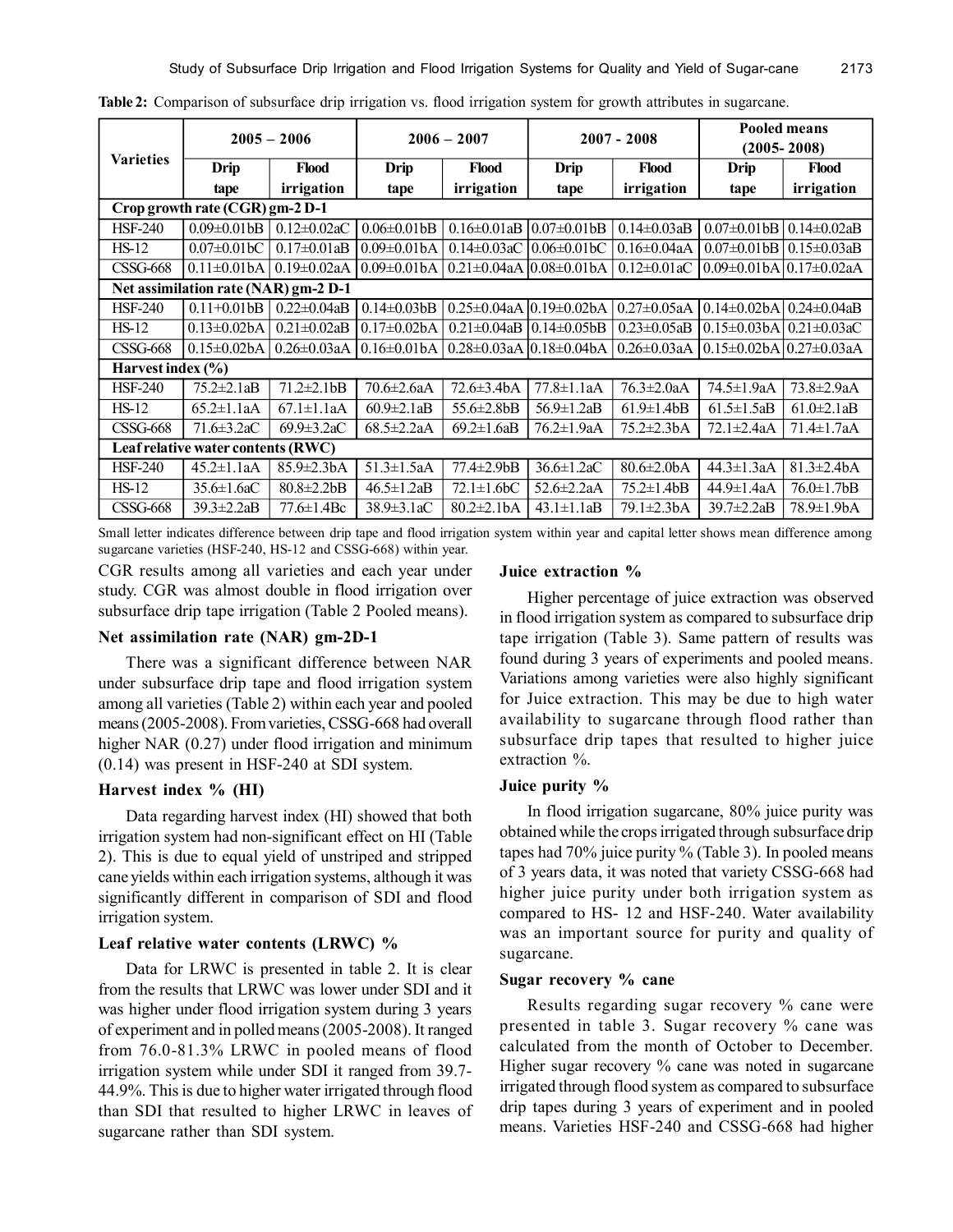|                    | $2005 - 2006$                 |                                                                   | $2006 - 2007$                 |                    | $2007 - 2008$                 |                    | <b>Pooled means</b><br>$(2005 - 2008)$ |                    |  |
|--------------------|-------------------------------|-------------------------------------------------------------------|-------------------------------|--------------------|-------------------------------|--------------------|----------------------------------------|--------------------|--|
| <b>Varieties</b>   | Drip<br>Flood                 |                                                                   | <b>Drip</b>                   | Flood              | <b>Drip</b>                   | Flood              | <b>Drip</b>                            | Flood              |  |
|                    | tape                          | irrigation                                                        | tape                          | irrigation         | tape                          | irrigation         | tape                                   | irrigation         |  |
|                    | Juice extraction %            |                                                                   |                               |                    |                               |                    |                                        |                    |  |
| <b>HSF-240</b>     | $55.6 \pm 2.1$ bC             | $72.5 \pm 1.5$ aB                                                 | 58.6±1.9bC                    | $74.1 \pm 1.5$ aB  | $51.1 \pm 3.7$ bC             | $72.6 \pm 3.1$ aB  | $55.1 \pm 2.6$ bC                      | $73.1 \pm 2.0$ aB  |  |
| $HS-12$            | $58.9 \pm 1.6 \text{ bB}$     | $69.8 \pm 2.4$ aC                                                 | $60.2 \pm 2.6$                | $65.2 \pm 2.6$ aC  | $56.2 \pm 2.2$ bB             | $68.8 \pm 2.3$ aC  | $58.4 \pm 2.1 \text{b}B$               | $67.9 \pm 2.4$ aC  |  |
| $CSSG-668$         | $67.3 \pm 2.8$ bA             | 75.7+1.2aA                                                        | $64.3 \pm 1.8$ bA             | $77.7 + 1.2aA$     | $61.6 \pm 2.3$ bA             | 74.7+1.1aA         | $64.4 \pm 2.3$ bA                      | 76.0±1.2aA         |  |
|                    | Juice purity $(\% )$          |                                                                   |                               |                    |                               |                    |                                        |                    |  |
| <b>HSF-240</b>     | $75.7 + 3.1$ bB               | $80.2 + 1.1$ aC                                                   | $71.1 + 1.5$ <sub>b</sub> C   | $82.3 + 2.1$ aB    | $77.5 + 2.6$ bA               | $83.2 + 1.5$ aB    | $74.7 \pm 2.4 bB$                      | $81.9 \pm 1.6$ aB  |  |
| $HS-12$            | $71.5 \pm 2.6$ bC             | $82.3 \pm 1.9$ aB                                                 | $76.4 \pm 2.6 bB$             | $80.5 \pm 3.6$ aB  | $73.3 \pm 1.3 \text{ bB}$     | $85.6 \pm 2.2$ aA  | $73.7 \pm 2.1 \text{b}B$               | $82.8 \pm 2.6$ aB  |  |
| $CSSG-668$         | $77.7 \pm 0.09$ bA            | $85.6 \pm 2.4a$ A                                                 | $78.7 \pm 1.4$ bA             | 86.1±1.0aA         | $76.4 \pm 2.3$ bA             | $85.8 \pm 1.6aA$   | $77.6 \pm 1.3$ bA                      | $85.8 \pm 1.7aA$   |  |
|                    |                               | Sugar recovery % cane (average from month of October to December) |                               |                    |                               |                    |                                        |                    |  |
| <b>HSF-240</b>     | $8.6 \pm 0.09$ aA             | $10.9 \pm 0.03$ aA                                                | $8.5 \pm 0.05$ bA             | $10.2 \pm 0.01$ aA | $8.8 \pm 0.06$ bA             | $10.1 \pm 0.06$ aB | $8.6 \pm 0.07$ bA                      | $10.4 \pm 0.03$ aA |  |
| $HS-12$            | $7.9 \pm 0.06$ aB             | $10.1 \pm 0.01$ aB                                                | $7.4 \pm 0.04$ bB             | $9.8 \pm 0.06$ aB  | $9.6 \pm 0.03$ bB             | $9.6 \pm 0.05$ aC  | $7.8 \pm 0.04$ bB                      | $9.8 \pm 0.04$ aB  |  |
| <b>CSSG-668</b>    | $8.8 \pm 0.04$ aA             | $10.6 \pm 0.07$ aA                                                | $8.1 \pm 0.08$ bA             | $10.5 \pm 0.01$ aA | $10.4 \pm 0.01$ bA            | $10.4 \pm 0.03$ aA | $8.5 \pm 0.04$ bA                      | $10.5 \pm 0.04$ aA |  |
| Sugar yield (t/ha) |                               |                                                                   |                               |                    |                               |                    |                                        |                    |  |
| <b>HSF-240</b>     | $6.5 \pm 0.01$ bB             | $11.3 \pm 0.02$ aC                                                | $7.0 \pm 0.05$ bA             | $11.1 \pm 0.06aA$  | $7.2 \pm 0.04$ bB             | $10.2 \pm 0.03$ aC | $6.9 \pm 0.03$ bB                      | $10.8 \pm 0.03$ aB |  |
| $HS-12$            | $4.9 \pm 0.03$ <sub>b</sub> C | $9.9 \pm 0.01$ aB                                                 | $4.2 \pm 0.03$ <sub>b</sub> C | $8.9 \pm 0.03$ aB  | $6.4 \pm 0.05$ <sub>b</sub> C | $10.2 \pm 0.06$ aB | $5.2 \pm 0.04$ <sub>b</sub> C          | $9.7 \pm 0.03$ aC  |  |
| <b>CSSG-668</b>    | $7.3 \pm 0.01$ bA             | $12.5 \pm 0.04aA$                                                 | $6.3 \pm 0.01$ bB             | 12.1±0.02aAB       | $7.9 \pm 0.04$ bA             | $12.9 \pm 0.01$ aA | $7.2 \pm 0.01$ bA                      | $12.5 \pm 0.03$ aA |  |

**Table 3:** Comparison of subsurface drip irrigation vs. flood irrigation system for quality attributes in sugarcane.

Small letter indicates difference between drip tape and flood irrigation system within year and capital letter shows mean difference among sugarcane varieties (HSF-240, HS-12 and CSSG-668) within year.

sugar recovery % cane that was statistically equal in both varieties while, HS-12 had lower sugar recovery % cane under both irrigation systems (Table 3 pooled means). This was due to higher juice extraction and purity % in these varieties under flood irrigation system.

# **Sugar yield (t / ha)**

Higher yield and sugar recovery % cane under flood irrigation system resulted higher sugar yield (Table 3). Same trend was observed during all the years of study. Maximum sugar yield was noted in all the varieties under flood irrigation system. Among them CSSG-668 had maximum sugar yield that was 12.5 t / ha. Crop irrigated

through subsurface drip tapes showed lower sugar yield among all the varieties and all the years.

# **Economic analysis and water saving**

Economic analysis of the experiment calculated on the basis of three years pooled means for cane yield and water saved on 1 ha basis is presented in table 4. Data showed that experiments conducted under subsurface drip tapes had economic loss due to high system installation cost, electricity charges and labour wages plus repairment cost. Economic loss ranging from Rs. 127345 to 157910 was calculated under SDI. In contrast flood irrigation system gave net benefit of Rs.82760 in variety

**Table 4:** Comparison of subsurface drip irrigation vs. flood irrigation system for economic benefits for pooled means (2004-07) on hector basis in sugarcane.

| <b>Varieties</b>        | Cane<br>vield<br>(tons/ha) | <b>Gross</b><br>income<br>(Rs.)<br>(1500/ton) | <b>Cost That Varied</b>                                     |                             |                                    |                              |                                   |                        |                                                                     |                                                   |
|-------------------------|----------------------------|-----------------------------------------------|-------------------------------------------------------------|-----------------------------|------------------------------------|------------------------------|-----------------------------------|------------------------|---------------------------------------------------------------------|---------------------------------------------------|
|                         |                            |                                               | a.<br><b>Installation</b><br>cost<br>(Drip tapes<br>system) | b. Cost<br>of<br>fertilizer | c.<br><b>Linigation</b><br>charges | d.<br>Electricity<br>charges | Labour<br>charges+<br>Repairments | Total<br>cost<br>(Rs.) | <b>Net</b><br>outcomes<br>(Rs.) on<br><b>Cane Yield</b><br>basis/ha | Water<br>saved $(\%)$<br>over flood<br>irrigation |
| Drip tape irrigation    |                            |                                               |                                                             |                             |                                    |                              |                                   |                        |                                                                     |                                                   |
| <b>HSF-240</b>          | 80.4                       | 120600                                        | 50000                                                       | 8500                        | $\bf{0}$                           | 124400                       | 95610                             | 278510                 | $-157910$                                                           | 15                                                |
| $HS-12$                 | 88.7                       | 133050                                        | 50000                                                       | 8500                        | $\mathbf{0}$                       | 115120                       | 88150                             | 261770                 | $-128720$                                                           | 18                                                |
| <b>CSSG-668</b>         | 83.9                       | 125850                                        | 50000                                                       | 8500                        | $\bf{0}$                           | 105540                       | 89155                             | 253195                 | $-127345$                                                           | 11                                                |
| <b>Flood</b> irrigation |                            |                                               |                                                             |                             |                                    |                              |                                   |                        |                                                                     |                                                   |
| $HSF-240$               | 105.0                      | 157500                                        | $\mathbf{0}$                                                | 8500                        | 38400                              | $\mathbf{0}$                 | 48000                             | 94900                  | 62600                                                               | $\mathbf{0}$                                      |
| $HS-12$                 | 98.5                       | 147750                                        | $\mathbf{0}$                                                | 8500                        | 35120                              | $\mathbf{0}$                 | 48000                             | 91620                  | 56130                                                               | $\mathbf{0}$                                      |
| <b>CSSG-668</b>         | 118.1                      | 177150                                        | $\bf{0}$                                                    | 8500                        | 37890                              | $\mathbf{0}$                 | 48000                             | 94390                  | 82760                                                               | $\boldsymbol{0}$                                  |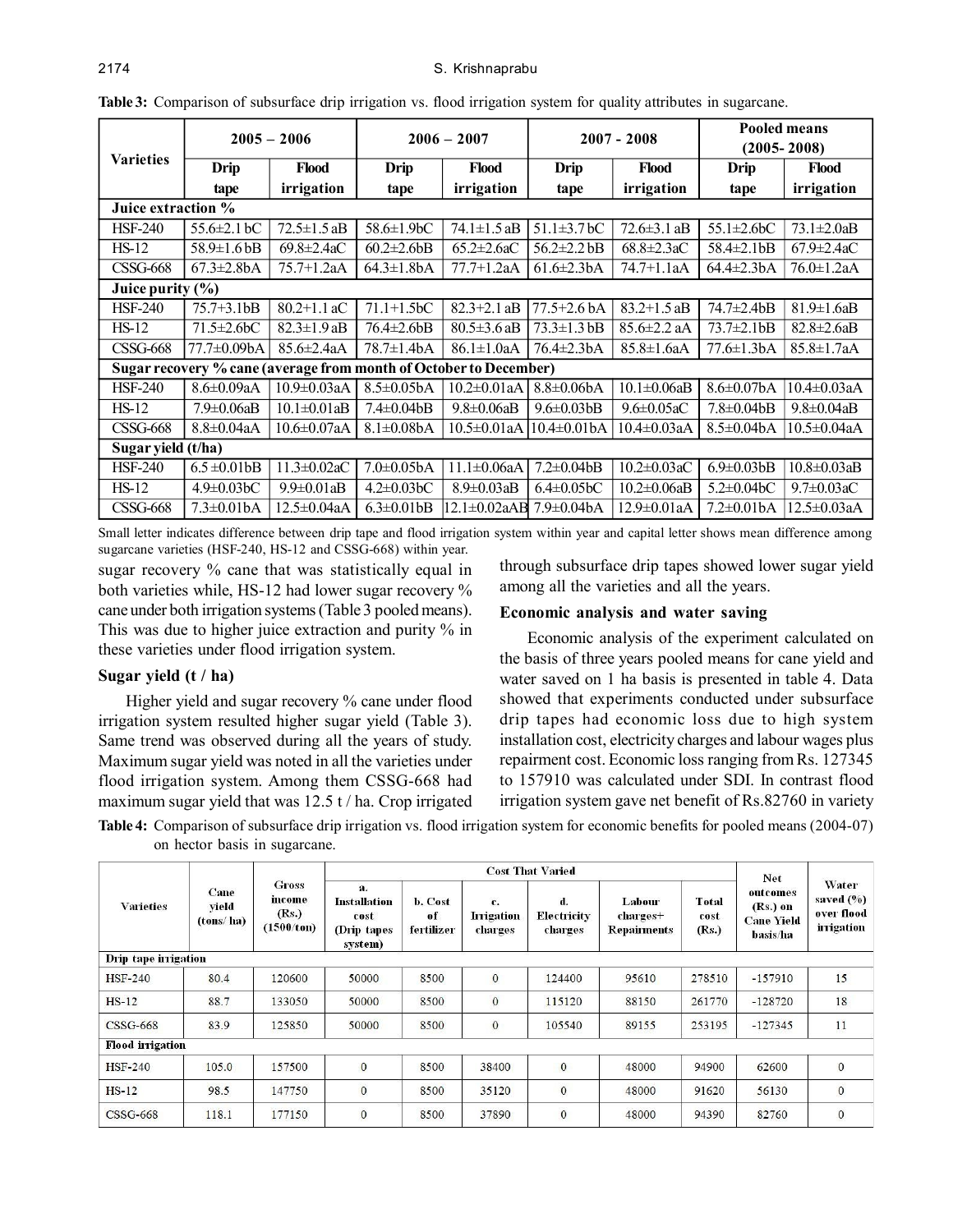| S/             |                                  | Unit | Concentra-   |
|----------------|----------------------------------|------|--------------|
| N              | <b>Parameters</b>                |      | tions/values |
|                | pH                               |      | 8.1          |
| $\overline{2}$ | FC                               | dS/m | 2.2          |
| 3              | TSS (Total soluble salts)        | ppm  | 1427         |
| 4              | $\overline{Bi}$ -carbonates      | me/l | 6.5          |
| 5              | <b>Chloride</b>                  | me/l | 12           |
| 6              | Sodium                           | me/l | 4.5          |
| 7              | $Ca+Mg$                          | me/l | 5.6          |
| 8              | SAR (Sodium absorption ratio)    |      | 2.14         |
| 9              | RSC (Residual sodium carbonates) | me/l | 2.34         |
| 10             | Fe (Ferrous)                     | me/l | 21.4         |

**Table 5:** Analysis of irrigated water used for comparison of subsurface drip irrigation vs. flood irrigation system.

CSSG-668. In subsurface drip tapes the water saving was 11-18% over flood irrigation system that had nonsignificant value for economic benefits.

#### **Analysis of irrigated water**

For both type of systems (SDI and flood), irrigated water was same. Results for analysis of water were given in table 5. It showed that water was unfit for irrigation. It has high ferrous contents that resulted to blockage of Ttapes. This caused low water supply and increased high repairmen cost and resulted to poor crop growth and economic loss.

## **Problems faced for SDI**

1. Initial investment cost was higher than for other forms of irrigation.

2. Management requirements were higher.

3. Rodent, insect and human labor caused damage to components and created potential sources of leaks.

4. Water distribution in the soil was limited.

5. One of the biggest problems encountered under SDI was clogging of emitters. The small openings were easily clogged by soil particles, organic matter, bacterial slime, algae or chemical precipitates. The micro irrigation system required very good filtration (most often recommended is 200 mesh filtration degrees) even with a good quality water supply.

# **Discussions**

From the above results it was apparent that flood irrigation had improved effects on sugarcane crop as compared to SDI. Flood irrigation resulted to better growth, higher cane and sugar yield and net economic benefits. On the other hand SDI resulted to poor growth, cane and sugar yield with economic loss due to its high installation cost and failure to fulfill the water requirements of sugarcane crop. Similar, results were

described by Lamm and Trooien, (2001). Results of lower yield and high economic loss in different crops under SDI were reported by Hills and Brenes, (2001).

Judicious use of water is one of the main factors which govern the cane yields and sugar recovery. The life cycle of sugarcane plant is divided into four distinct phases namely: germination phase (from planting to 60<sup>th</sup> day), formative phase (from 60th day of planting to  $130<sup>th</sup>$ day), growth phase (from 130<sup>th</sup> to 250<sup>th</sup> day) and maturity phase of 250th to 365th day (Trooien *et al*., 2002). The water requirement of the crop varies greatly with growth phase and environmental conditions, particularly climate and soil type (Norum *et al*., 2001). Growth stage and maturity stage have more water requirements than germination and formative stage (Kumar, 2007). SDI was suitable for early growth stages than were germination to tillering stages. At these stages, sugarcane had less water requirement than later maturity stages. Higher LRWC witnessed by plants under flood irrigation showed higher accumulation of water supplied through flood system in contrast to SDI that failed to supply much water. This was the major disadvantage of SDI as claimed by Trooien *et al*., (2002). SDI was useful for conservation of water 11-18% that had no economic value for net income. Similarly, this finding is in consonance with the work of Neufeld (2001) who reported water conservation of 20-25% under SDI. SDI system had also major problem of breakage and clogging of emitters that resulted in increasing high cost (Alam and Dumler, 2002).

### **Conclusions**

It was concluded that SDI is not a superior system of irrigation for sugarcane in developing countries like Pakistan where water is unfit for irrigation having high ferrous contents. Its high installation cost, breakage and clogging resulted in economic loss. SDI might be a superior system where water is fit for irrigation, free of ferrous and low installation costs.

#### **References**

- Afghan, S. (2003). A review of irrigation water management practices on sugarcane crop. Proc. Pakistan Society of Sugar Technologist. April, 2008.
- Aguilera, C., C.M. Stirling and S.P. Long (1999). Genotypes variation within *Zea mays* for susceptibility to and rate of recovery from chill-induced photoinhibition of photosynthesis. *Physiol. Plant*., **106:** 429-436.
- Alam, M. and T. Dumler (2002). Using subsurface drip irrigation for alfalfa. In Proc. of the Central Plains Irrigation Shortcourse, Feb. 5-6, Lamar, CO. Available from CPIA, 760 N. Thompson, Colby, Kansas. 102- 109.